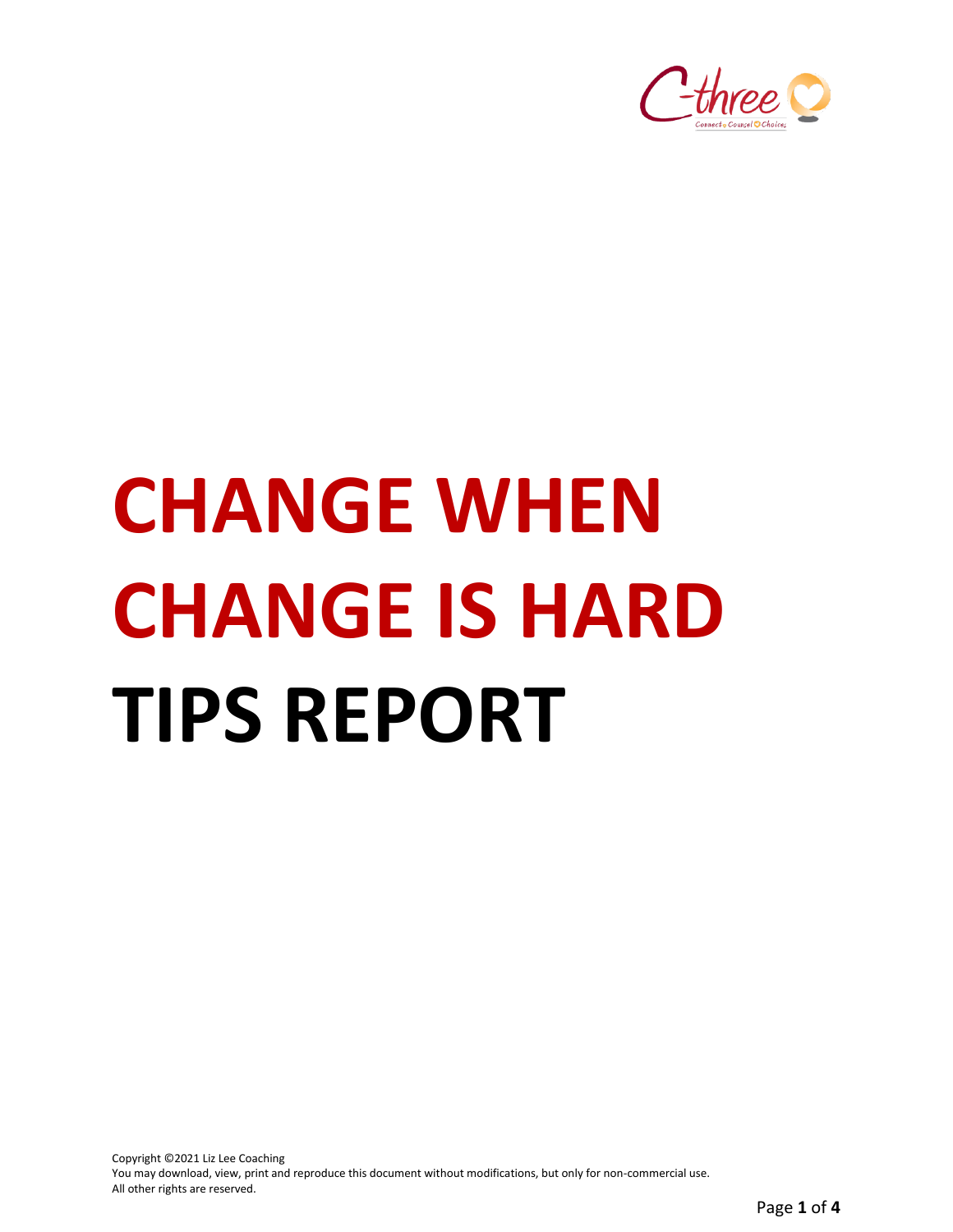

### TOP TIPS

Change is a part of all our lives. How we deal with change is often a determining factor as to how happy and successful we all are. Sometimes we get lucky and change is gradual or even easy. Other times, change is hard, overwhelming or scary. This kind of change will have a serious impact on our lives unless we embrace it. How do we do that, though? Follow these nine tips to find out how.

#### **1. Make Change Normal**

It helps if you change your attitude to change in general. If you fear even the smallest change, how do you think you will react when changing is hard? Start fostering a more positive attitude towards change. Get used to embracing the easy changes in your life, so your mind is prepared for the hard ones.

#### **2. Not Changing Is Just as Hard**

Whenever change gets hard or overwhelming, try thinking about what would happen if you didn't change. Quite often, the pain of not changing outweighs the comfort of not trying to change. If you need the motivation to change, imagine what would happen if you didn't.

#### **3. Bring a Friend Along**

If you are struggling with making a big change in your life, it can help to bring a friend along for the ride. For example, maybe you haven't been able to change to healthier lifestyle. You might want to see if any of your friends are also struggling with this change. Doing it together might make things easier and you will find yourself accountable to each other.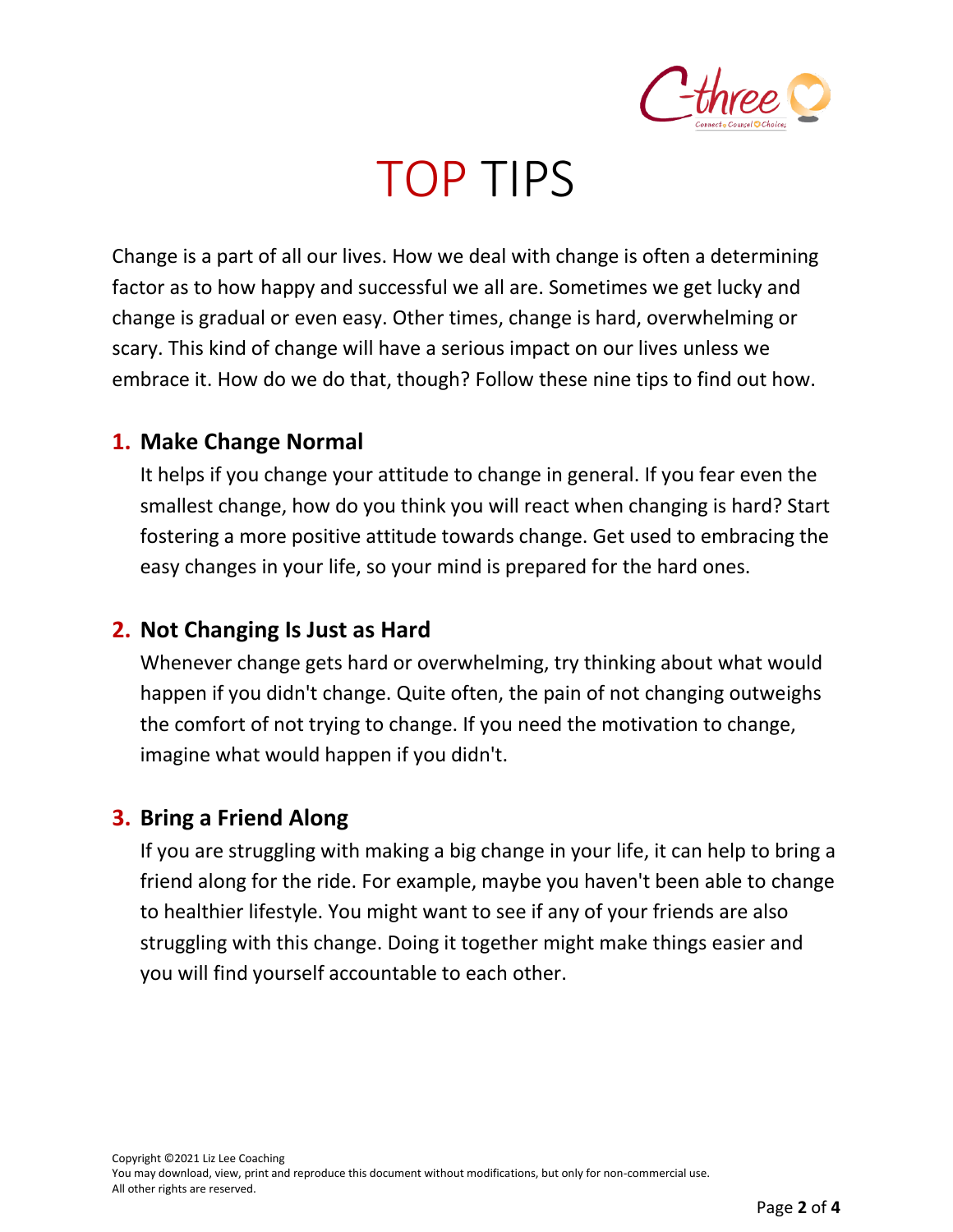

#### **4. What Can and Can't You Control?**

If you are struggling because some sort of massive change is brewing in your life, take some time to reflect. Think about what aspects of this change you can control, and which aspects are out of your control. Once that is done, focus solely on the things you have control over. This way, you aren't wasting energy on what you can't change, and you will be making this life transition go as smoothly as possible.

#### **5. Keep a Journal**

Journaling is a wonderful way to deal with change especially if you have struggled to deal with it. Journaling allows you a safe space to get all your thoughts and fears out. You will find that some of your trepidation will dissipate when the fears from your head are put down on paper.

#### **6. Trust Yourself**

A lot of the reasons why people struggle to change is that they don't believe in themselves. They don't believe that they deserve "good change" and they don't think they can handle any sort of negative change. Work on boosting your self-esteem first and then you will naturally be more open to change.

#### **7. Your Basic Needs Still Matter**

When dealing with a big change or life transition, don't forget to take care of yourself. Some changes are so big that they can be almost all-consuming but it's so important not to forget about your most basic needs. Sleep, diet and exercise shouldn't be tossed aside because you are too worried about it all.